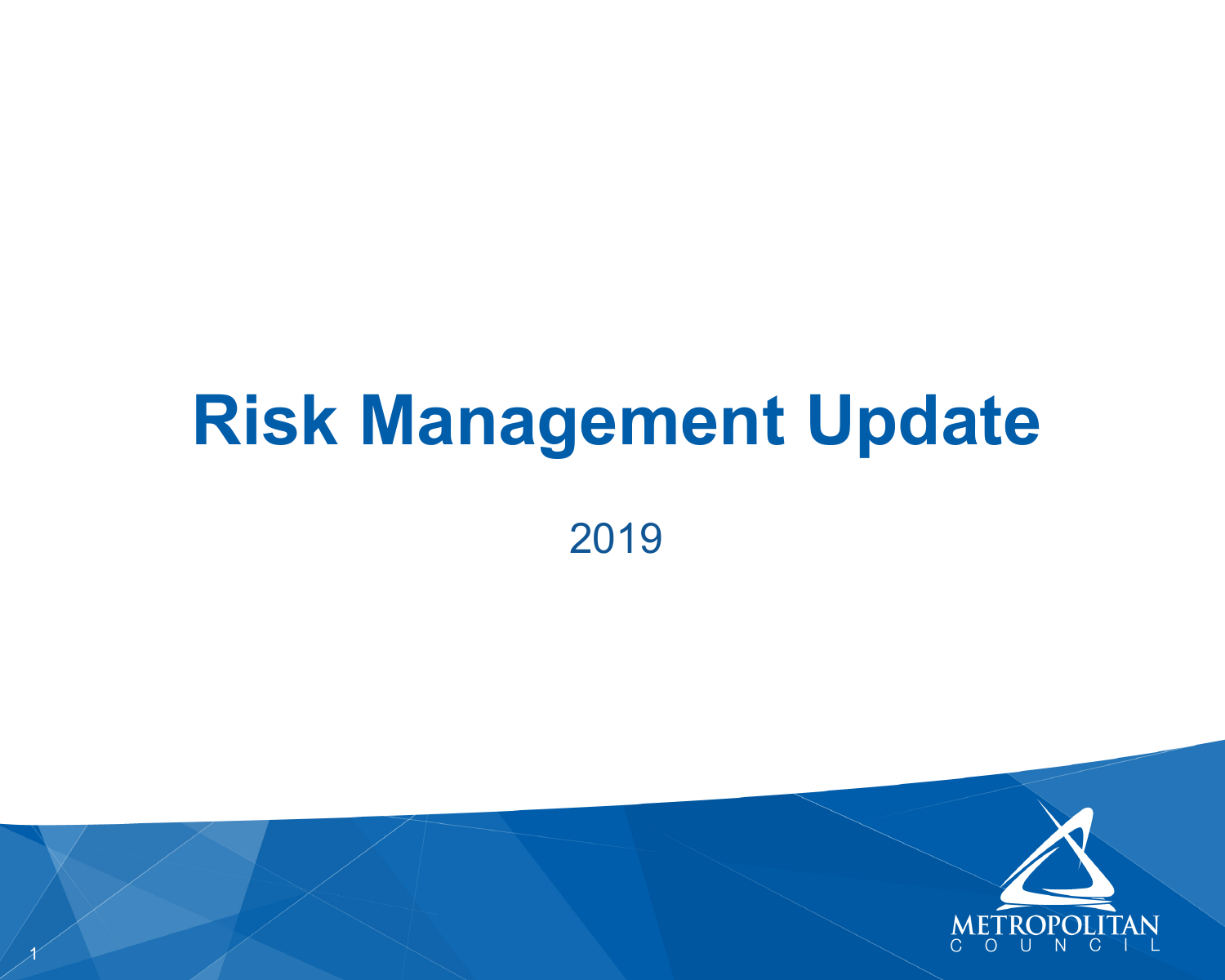# **Risk identification**

- Property damage
- Injury
	- Council employees
	- Third parties
- Financial
- Impacts the ability to provide services



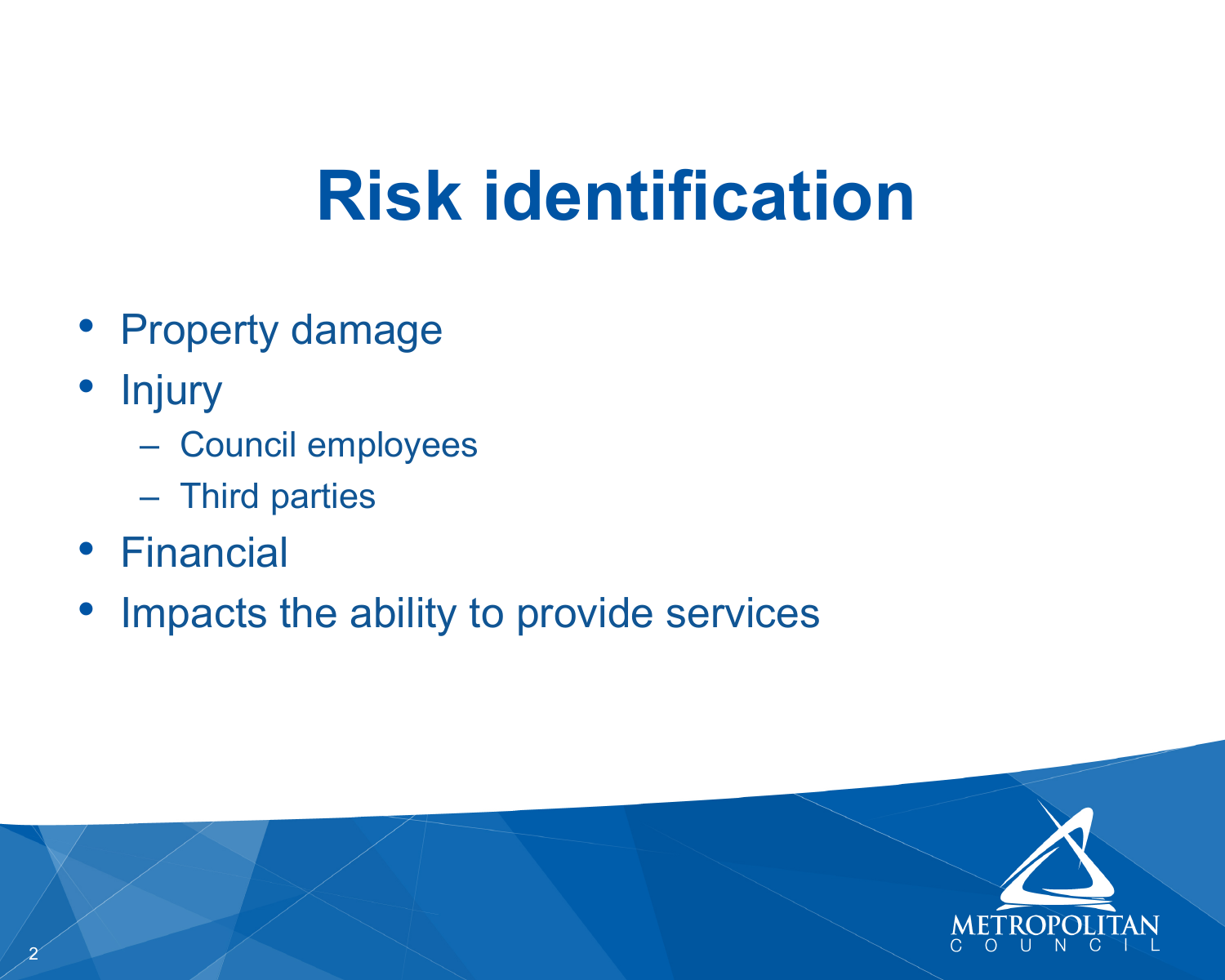- Enterprise-wide risk management
	- Partnerships
	- Risk analysis
- Contracts and risk transfer
- Claim administration
	- Workers' Compensation
	- Liability
	- Property
	- Professional
- Insurance
- Self-insurance

# **Department services**



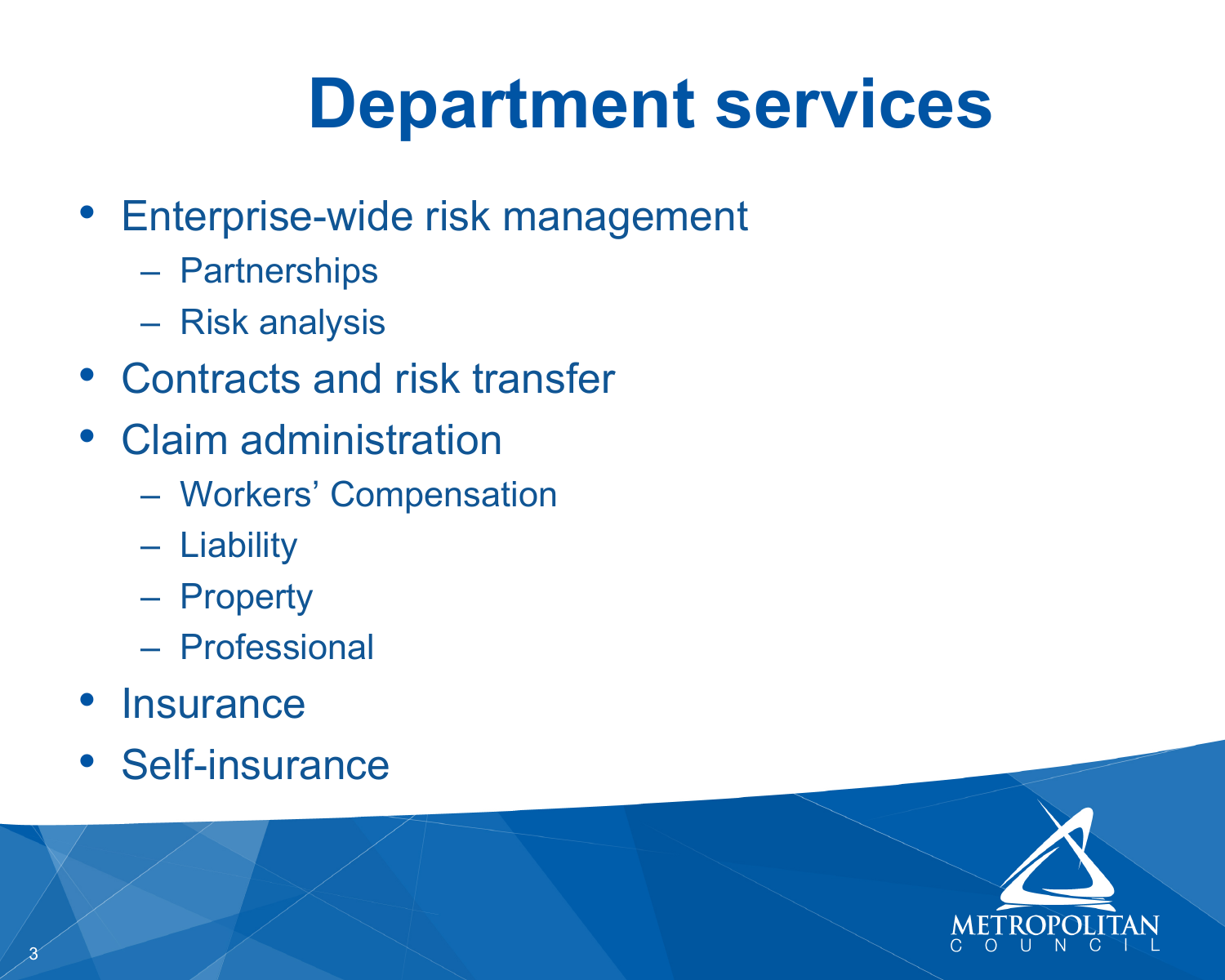- Self-insured risks
- Loss prevention
- Claim handling
	- Workers' Compensation
	- Bus/Rail Liability
	- Property
	- Professional

# **Claim Administration**





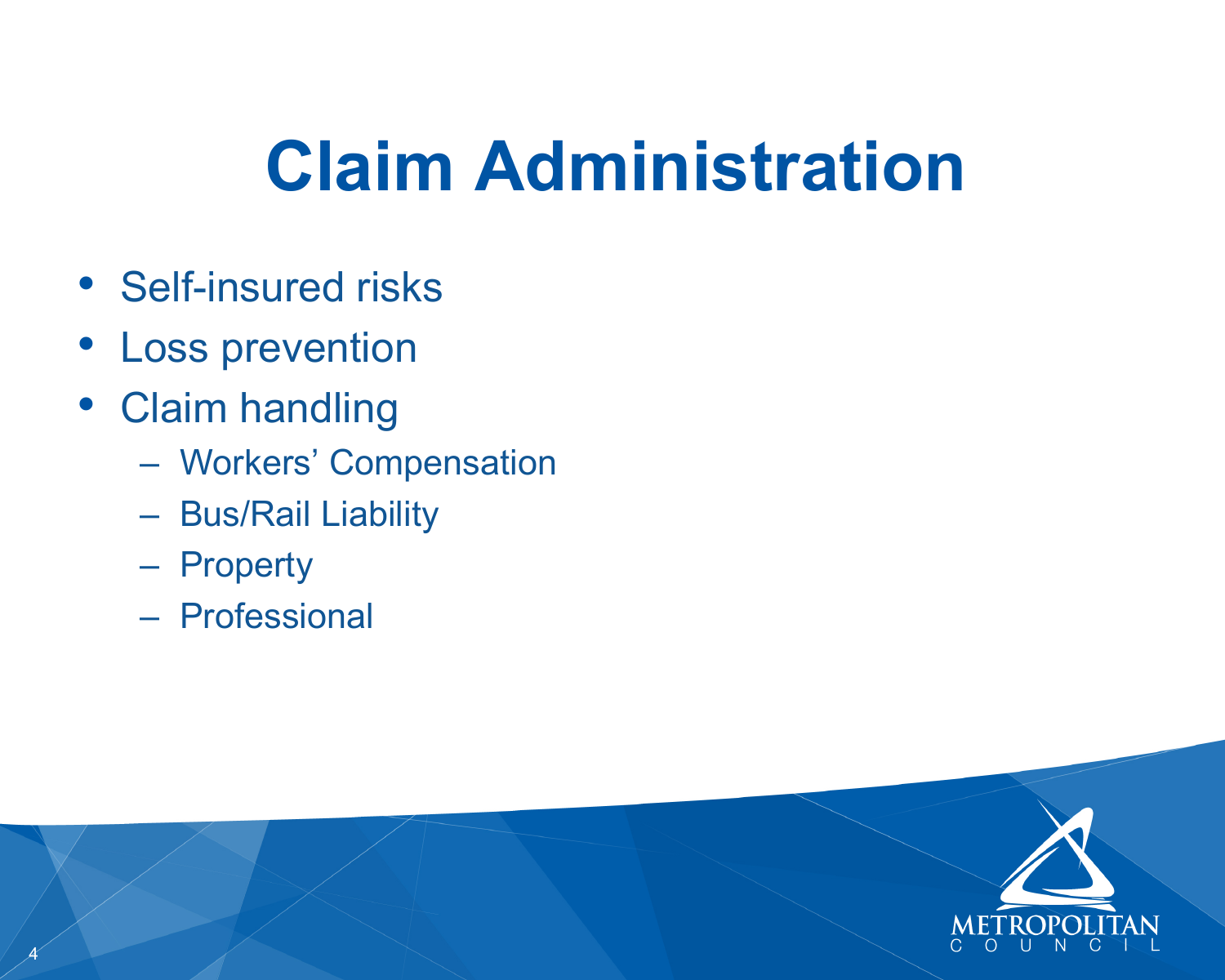

**New Claims**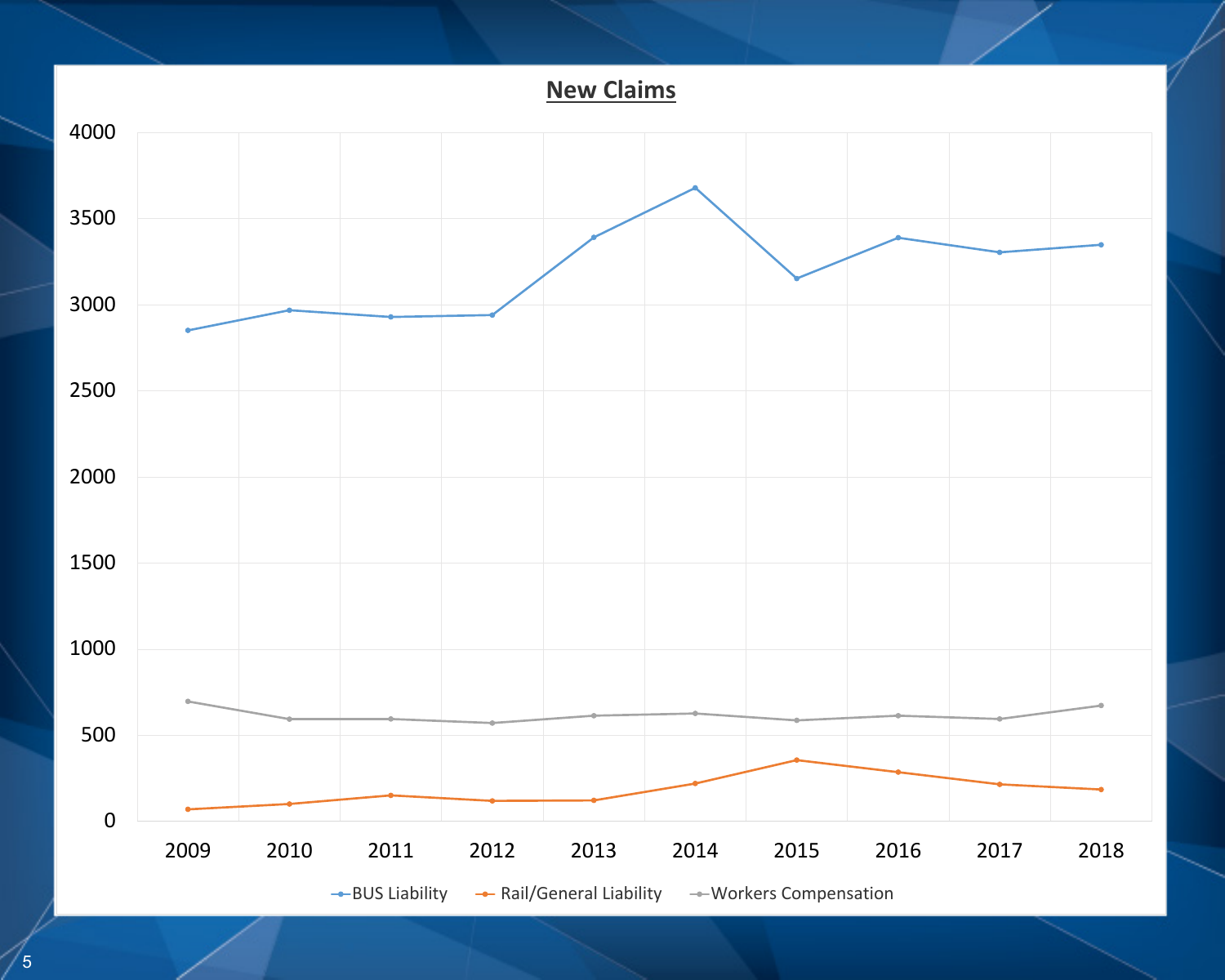

**Claim Expense**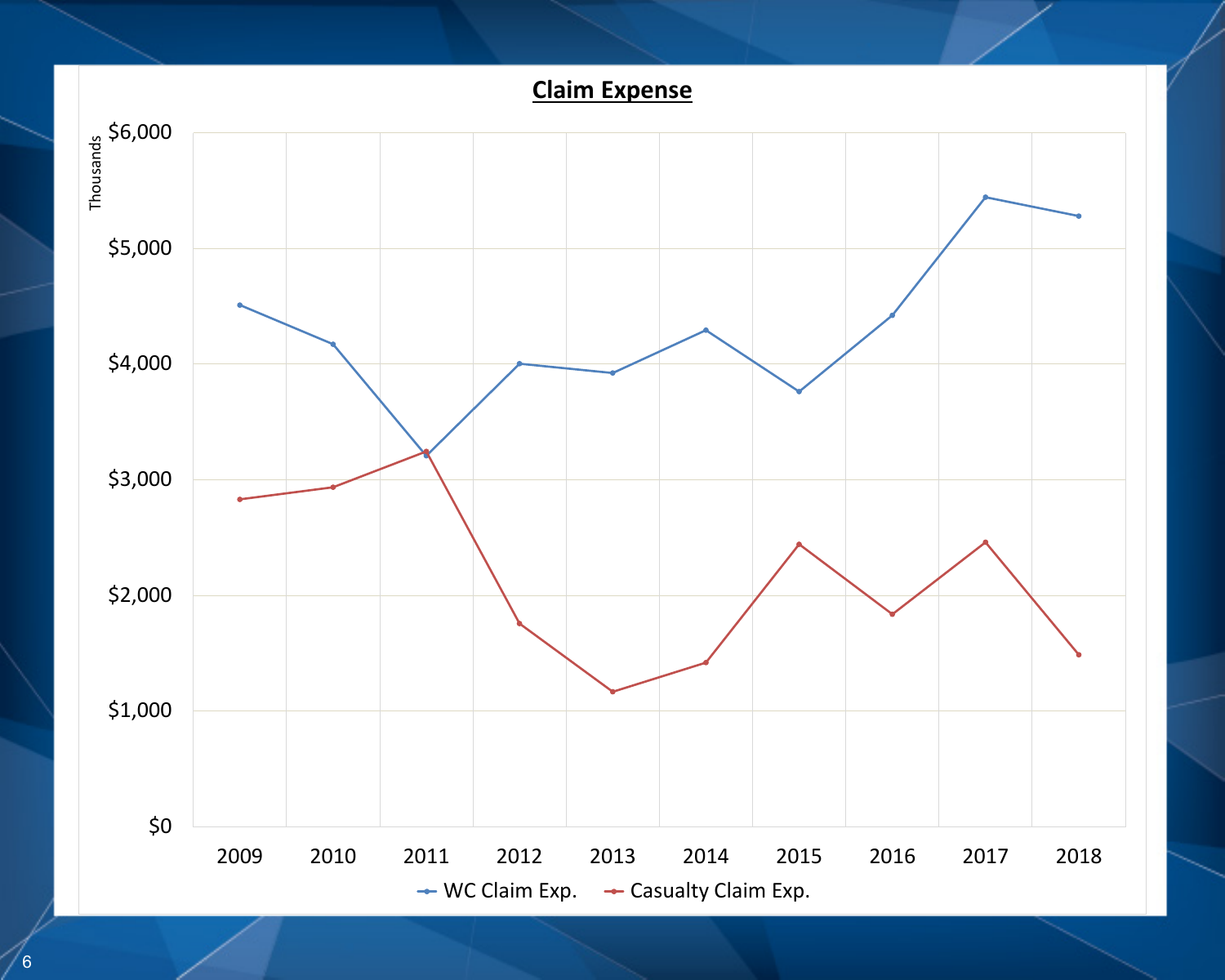- Workplace safety initiative for the state of Minnesota
- **Established in 2011 by Governor Dayton**
- Incident rate defined as accepted claims per 100 employees
- State agencies saw a 23% injury reduction from 2012- 2014
- MnSAFE annual goal since 2014 is reduction of 5%

# **MnSAFE**

7

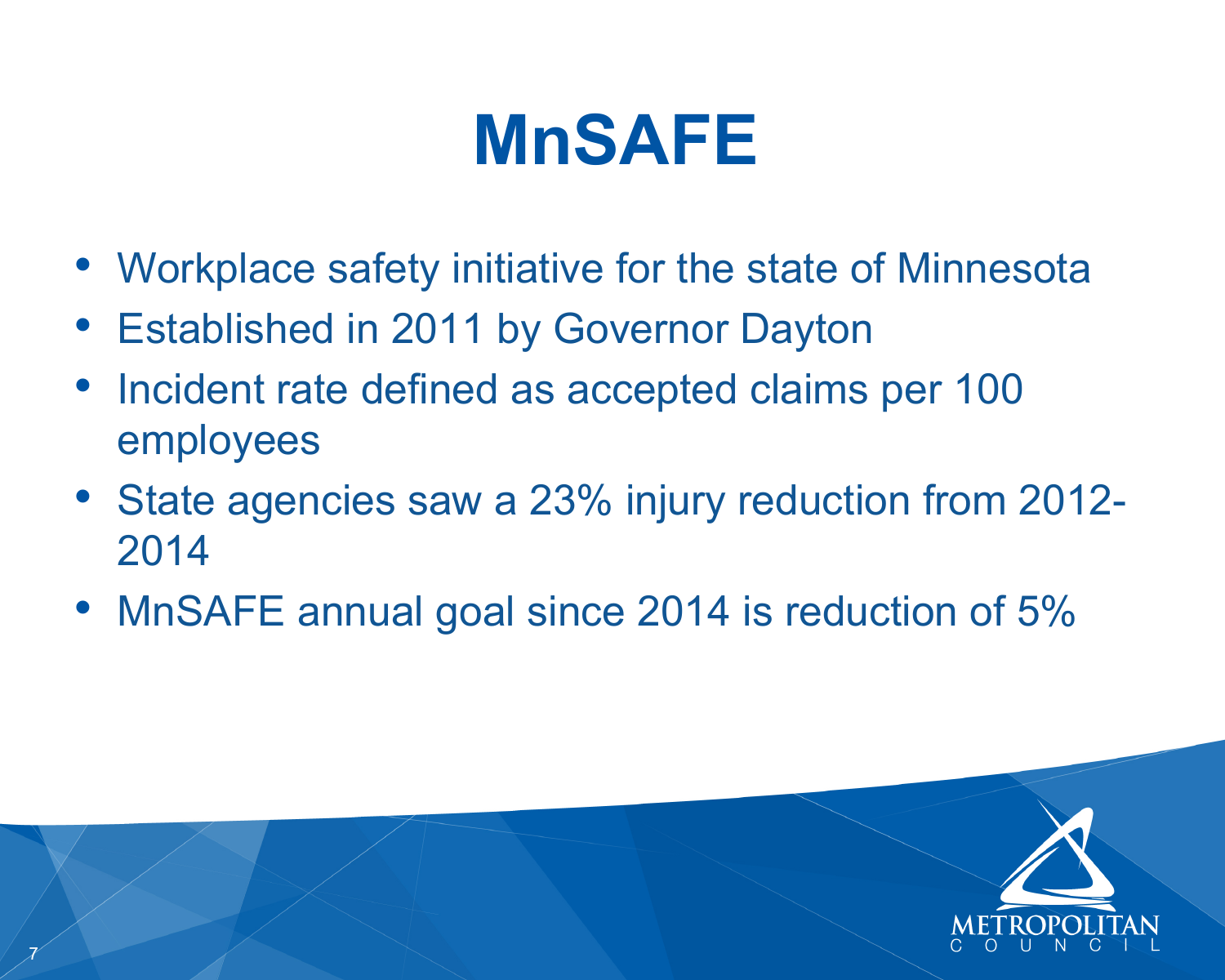## 8

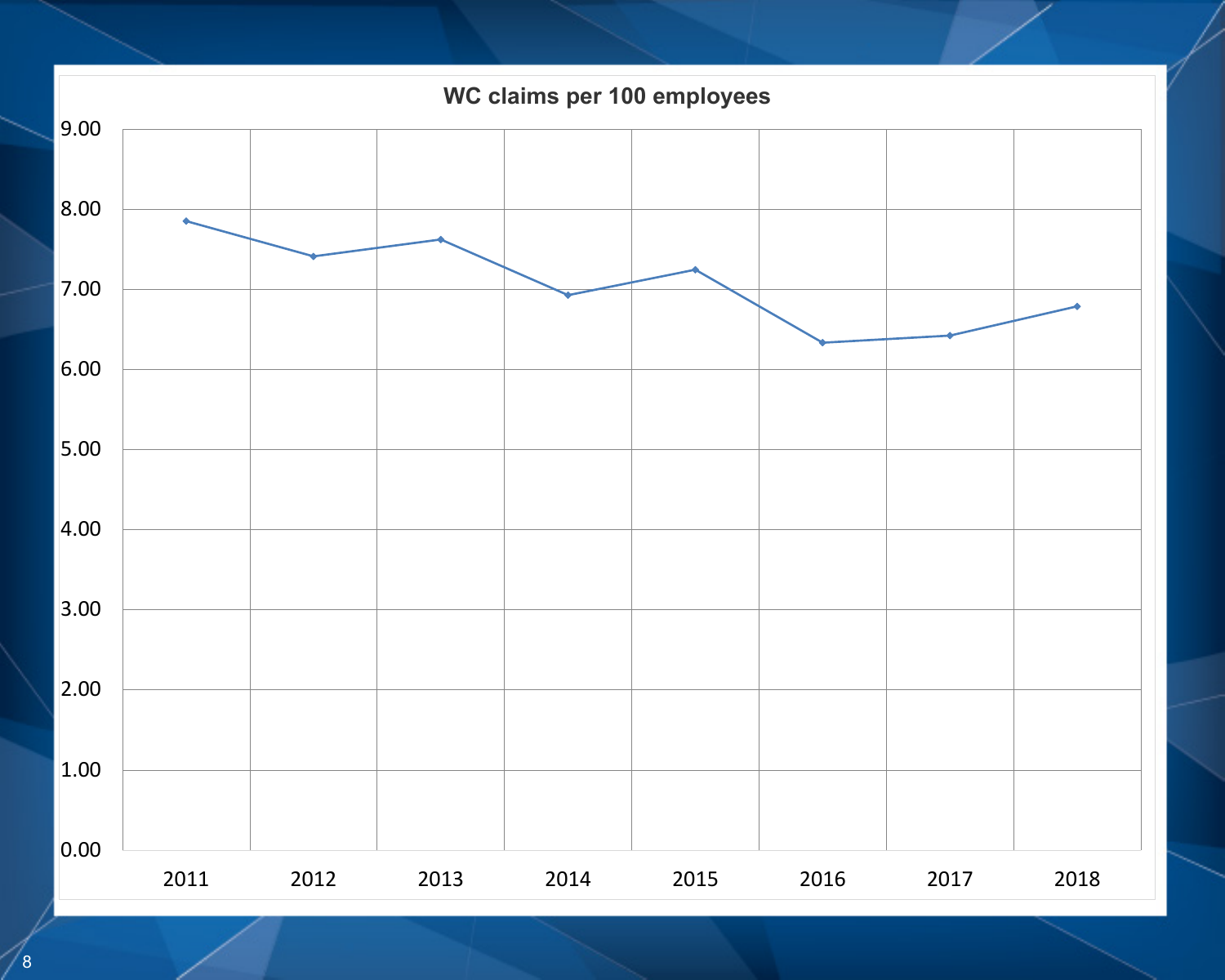## **Council Insurance**

- Coordinated with self-insurance program
- Statutory provisions
	- Immunities
	- Liability limits
- Work directly with underwriters
	- Meetings
	- On-site visits
- Results
	- 10% rate reduction with Property insurance
	- Northstar liability insurance limits increased by statute, yet premium reduction of over 5%





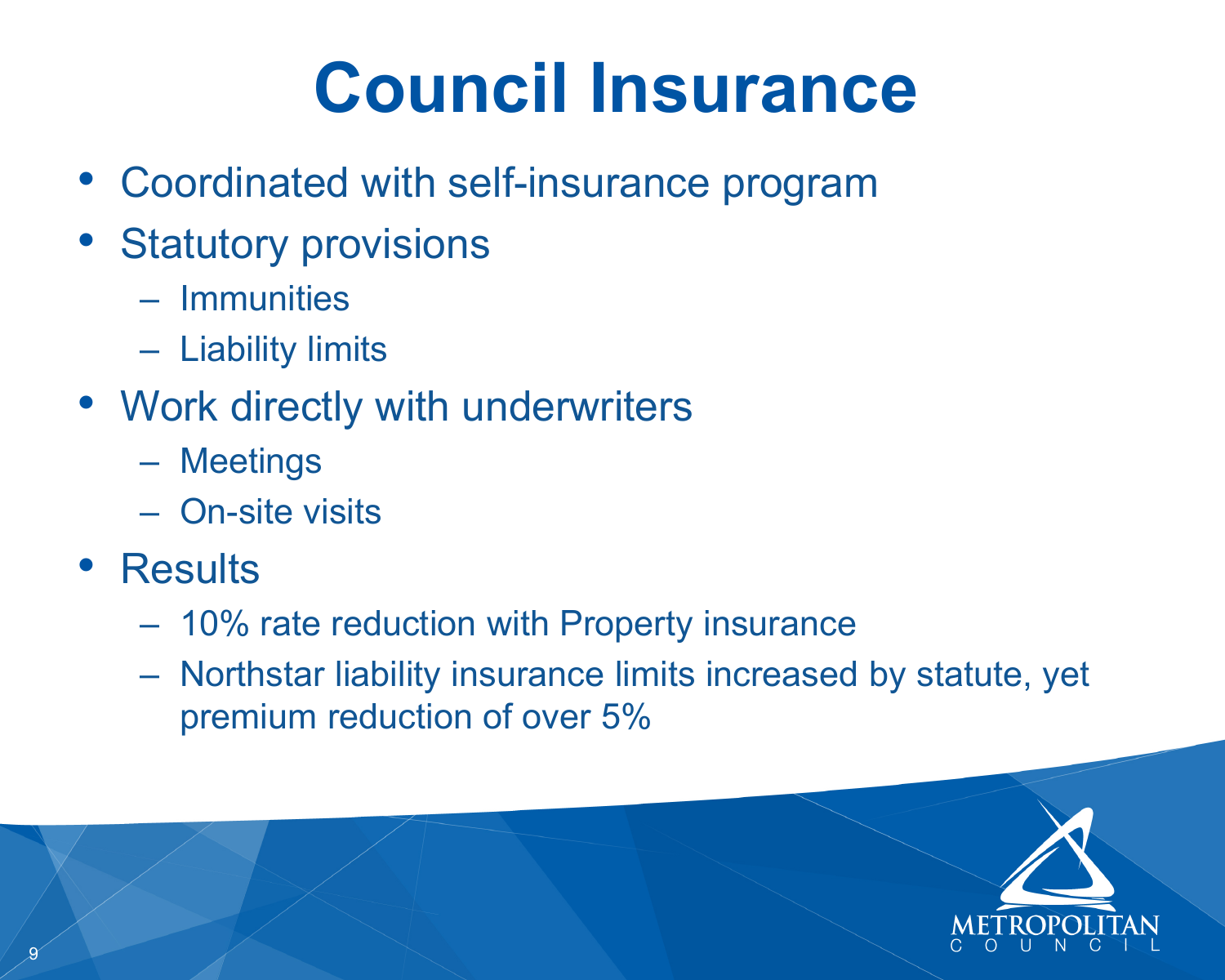- Claim payments
- Insurance premiums
- Broker fees
- Department budget

# **Total Cost of Risk**



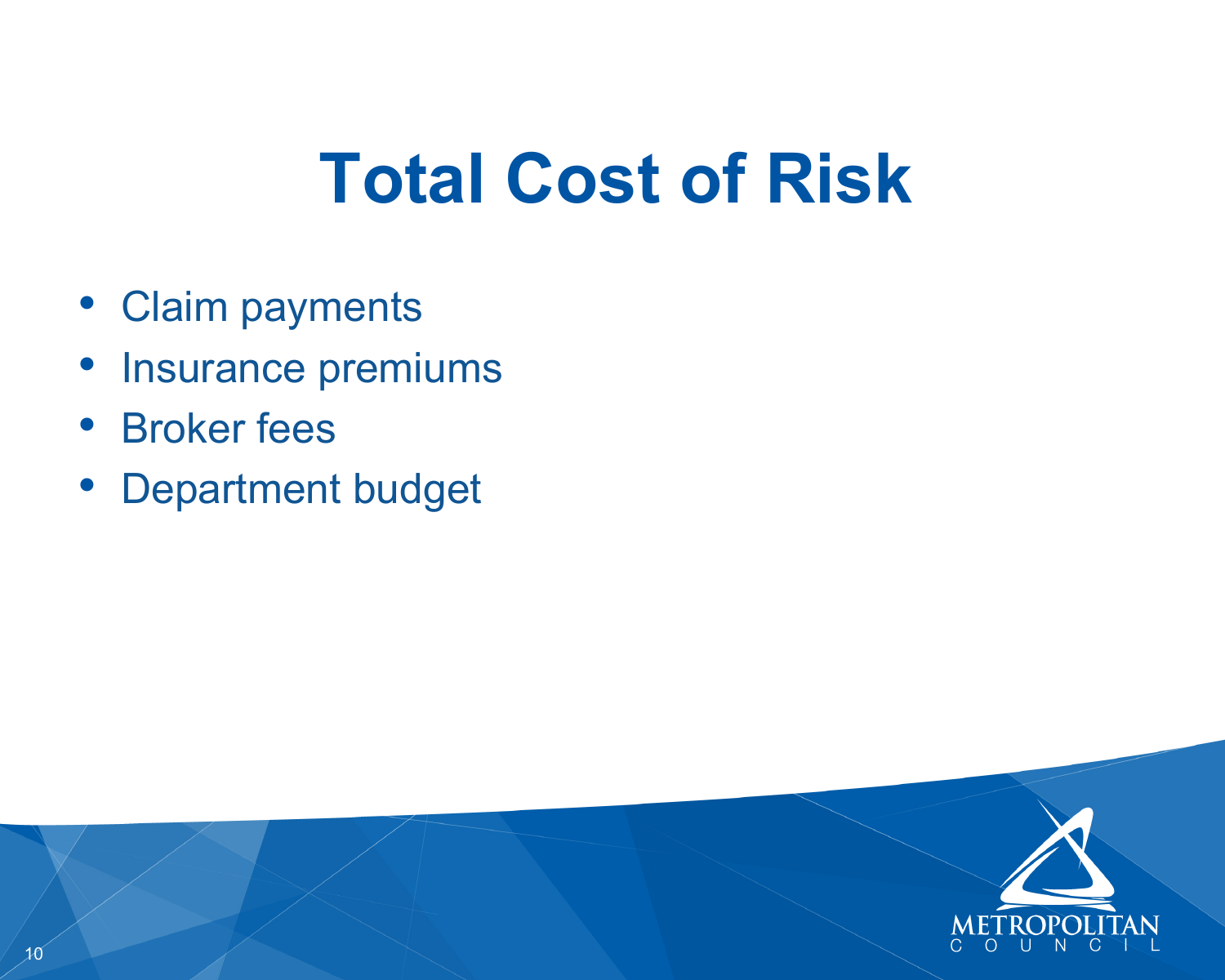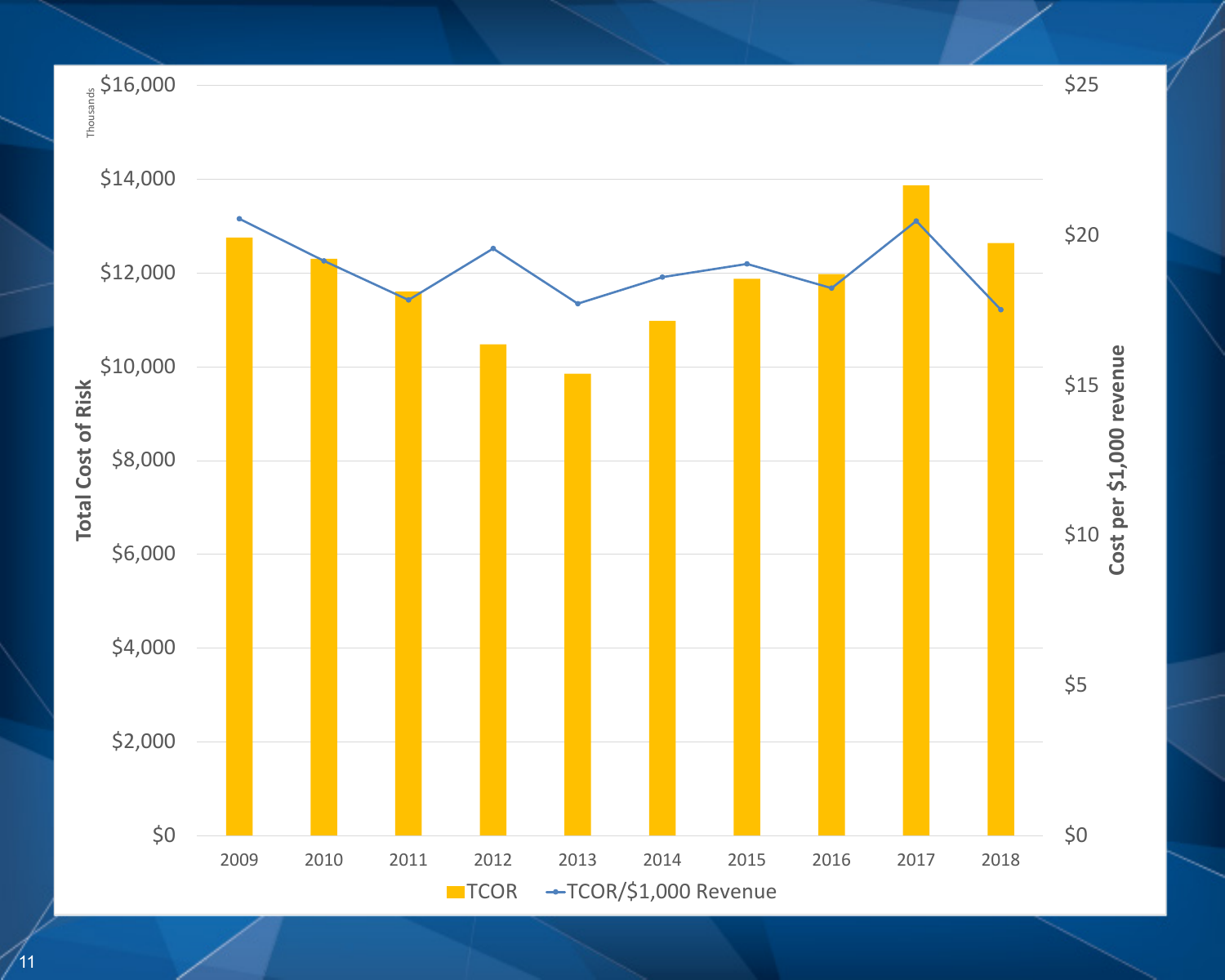- Technology
- Partnerships
	- Internally
	- Insurance companies
- Risk control
	- Workers' compensation
	- Casualty
	- Property
- Emerging risks

# **Looking ahead**

![](_page_11_Picture_11.jpeg)